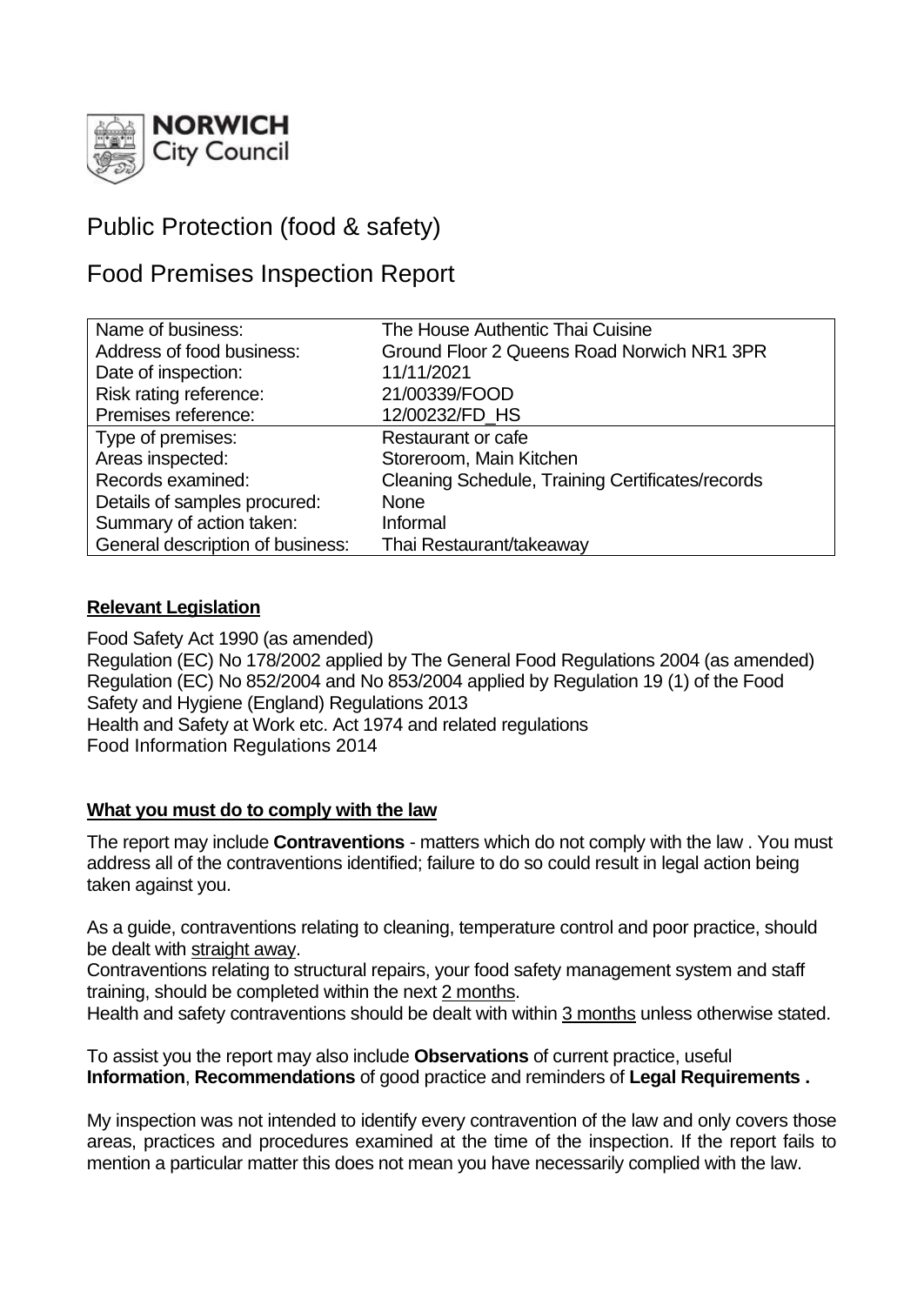## **Food Hygiene Rating Re-Scoring Visit**

Date: 20 January 2022

Following the previous inspection a re-rating visit was requested. The revised score is indicated here. The results of the original inspection are listed below.

Your revised Food Hygiene Rating is 5 – a very good standard



**Observation** I was pleased to see the following

- The premises has been cleaned and maintained to a high standard
- Your food safety management system was filled in and up to date
- Staff had attended level 2 and level 3 food hygiene training

**Contravention** the following items require attention

- More attention to cleaning is needed to the following items
	- interior and hinges to fridge numbered 6 and freezer numbered 10
	- The ridge to the top of the door to freezer 10
	- Racking opposite freezer 10
	- Small steps
	- Interior to handle to chest freezer numbered 3
- Open can of coconut milk stored in fridge numbered 6. Once opened canned foods should be decanted into clean lidded food storage containers

**Recommendation** I recommend that you date label foods when taken out of the freezer. Remove old dates labels from food storage containers

**Recommendation** I recommend that you record the temperatures of cooked rice in your Safer Food Better Business pack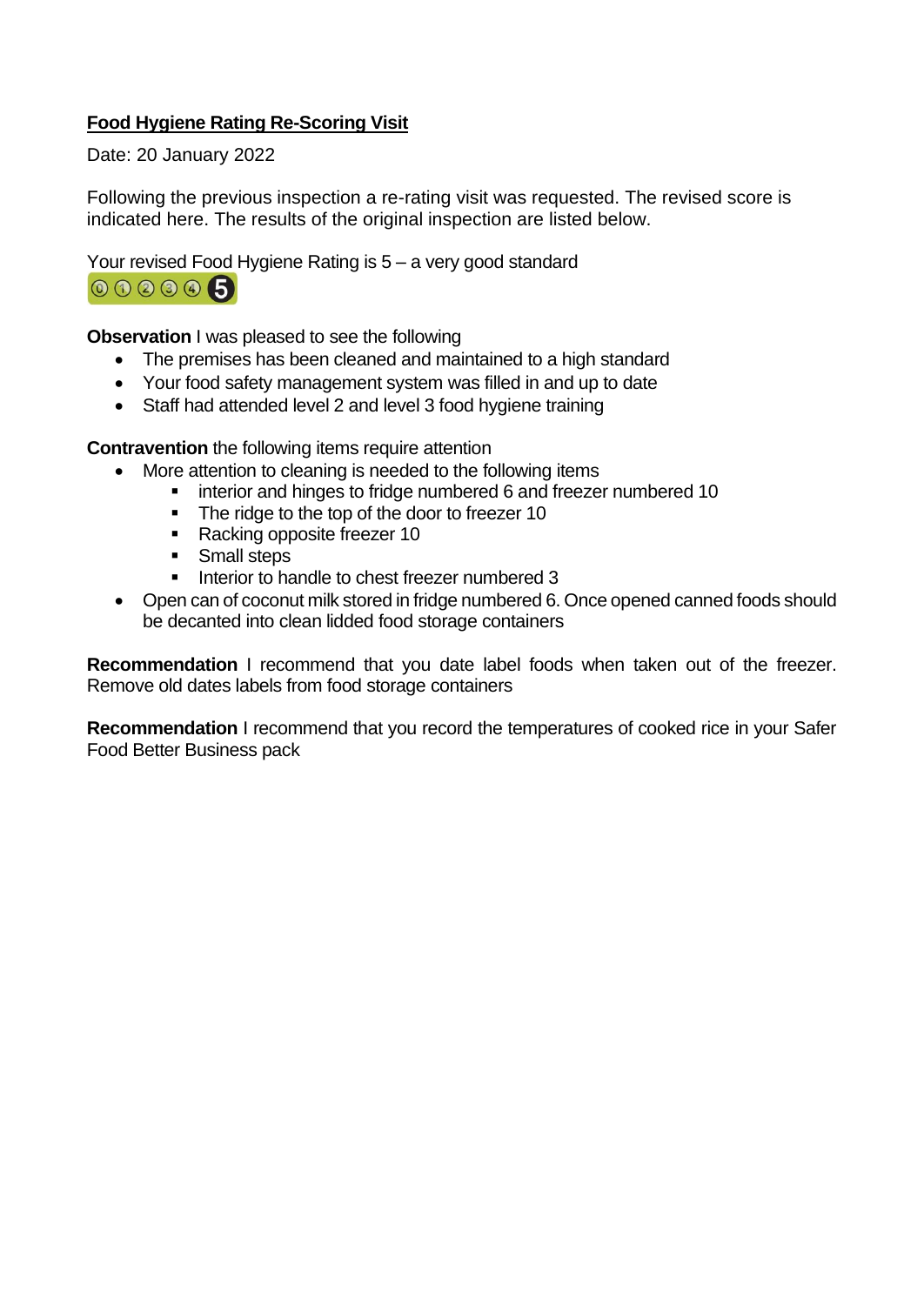## **FOOD SAFETY**

#### **How we calculate your Food Hygiene Rating:**

The food safety section is divided into three areas which you are scored against for the hygiene rating:

- 1. Food hygiene and safety procedures
- 2. Structural requirements
- 3. Confidence in management/control procedures

Your Food Hygiene Rating is 0 - urgent improvement is necessary



#### **1. Food Hygiene and Safety**

Food hygiene standards are less than satisfactory and you are failing to comply with the law in many respects. Contraventions require your immediate attention as some are critical to food safety. We may revisit your business and if standards have not improved take formal enforcement action. **(Score 15)**

Contamination risks

**Contravention** The following exposed ready-to-eat food and or its packaging to the risk of cross-contamination with foodborne bacteria from raw meat or unwashed fruits and vegetables:

- raw foods i.e chicken was being stored next to ready-to-eat foods i.e prepared salads on the stainless steel table
- cutting boards were badly scoured and need replacing
- food i.e bags of rice were being stored on the floor in the storeroom
- the underside of stacked containers in contact with open food below
- electric fly killer stored above rice cooker
- uncovered foods stored in fridges and freezer
- petrol can and can of paint stored amongst food in storeroom

**Recommendation** Chopping/cutting boards were being stored directly touching. Chopping/cutting boards must be stored in a rack properly divided to stop crosscontamination and to allow aeration

**Recommendation** Chopping cutting/ boards were held stable with tea towels/cloths and could contaminate the board. Use silicone board mats to stabilise your cutting boards. These can be placed in the dishwasher and/or can be sterilised

**Legal requirement** At all stages of production, processing and distribution, food must be protected from any contamination likely to render it unfit for human consumption, injurious to health or contaminated in such a way that it would be unreasonable to expect it to be consumed in that state.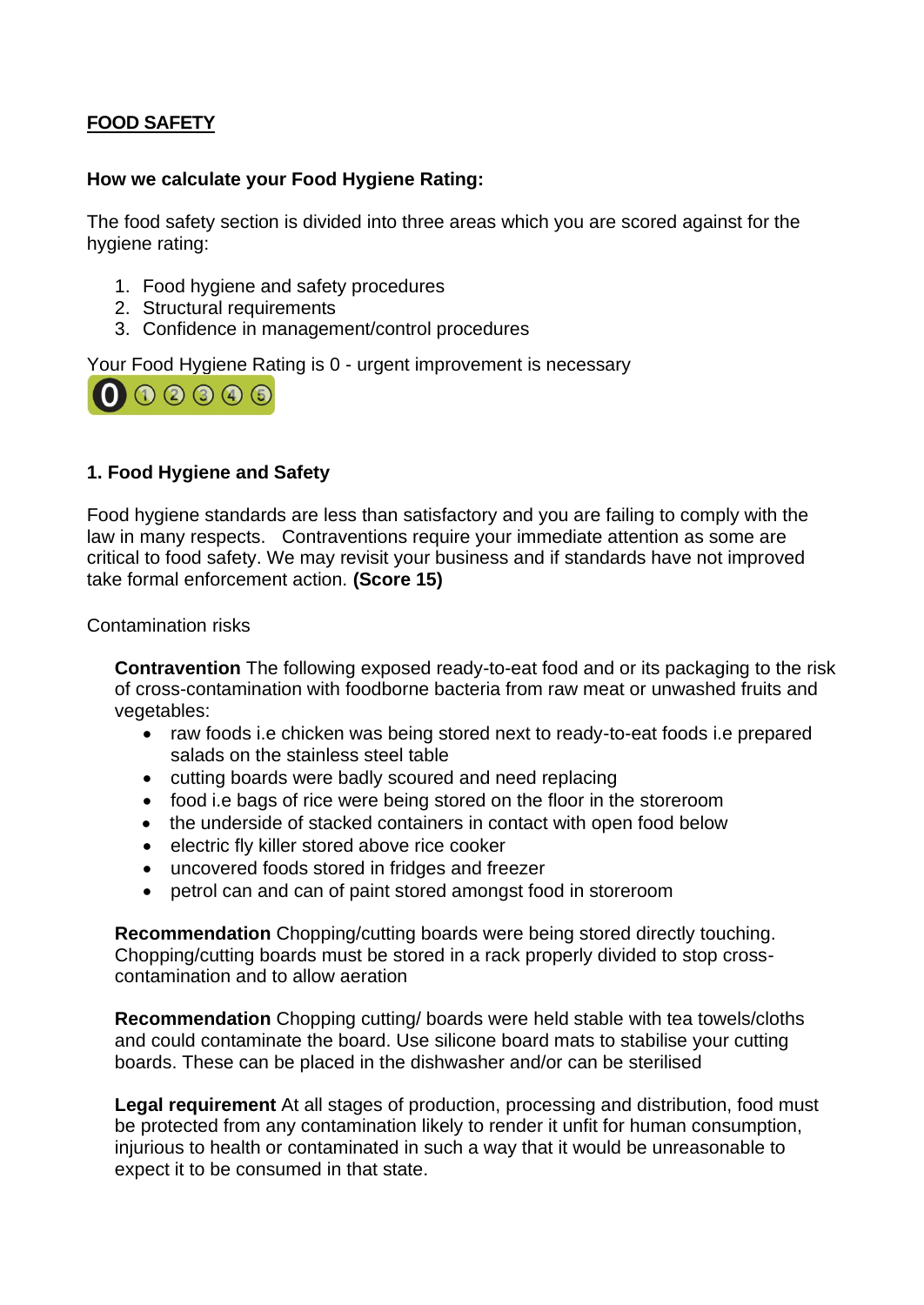Hand-washing

**Contravention** The following indicated that hand-washing was not suitably managed:

- the drainage to the wash hand basin was blocked
- the paper towel dispenser was broken and dirty

**Information** Proper hand-washing is essential in preventing the spread of E. coli 0157 and other harmful bacteria onto food and food contact surfaces. Proper hand washing must include the following steps:

- Wet hands before applying soap
- Good hand rubbing technique
- Rinsing of hands
- Hygienic drying

#### Personal Hygiene

**Contravention** The following are examples of poor personal hygiene or where it was made difficult for food handlers to maintain sufficiently high standards of personal cleanliness:

- food handlers were wearing jewellery and watches
- food handlers were wearing nail varnish

**Contravention** the wash-hand basin was not in regular use. Regular hand washing is important for personal cleanliness. Remind all food handlers of the need to wash their hands before starting or returning to work, and specifically:

- After using the toilet;
- After handling rubbish;
- After smoking;
- After taking a break;
- After handling raw food

#### Temperature Control

**Contravention** The following evidence indicated there was a risk of bacteria growing on food:

• frozen raw meat was being defrosted at room temperature in a manner that caused concern.

**Information** You must have a method for defrosting meat so that food safety is maintained. This method must be covered by your food safety management review. Safe methods can include defrosting in a designated fridge.

**Information** Sauces were noted stored at room temperature. The manufacturer's recommendation is that such products are refrigerated once open

**Recommendation** it is a government recommendation that eggs are stored in the fridge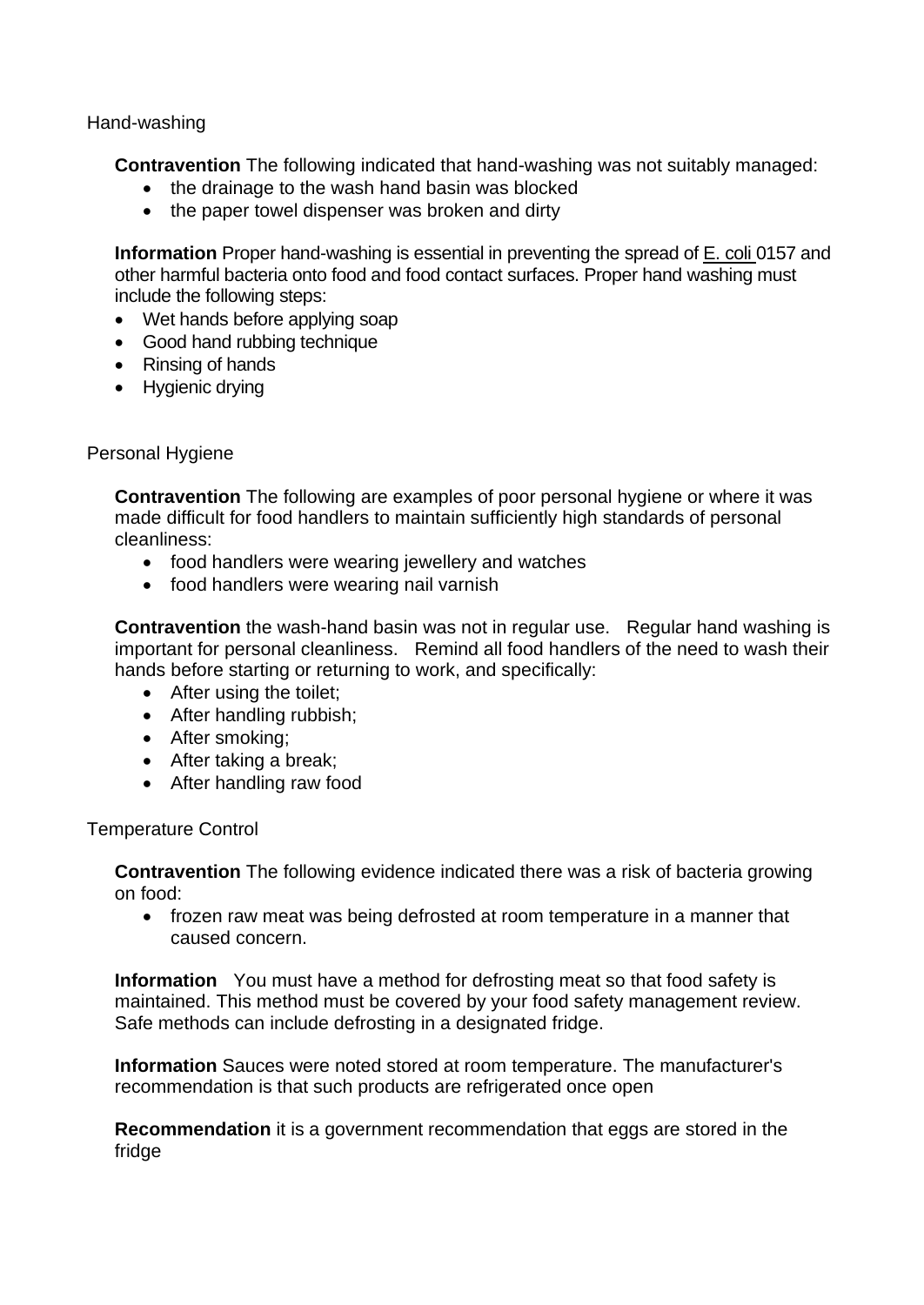Poor Practices

**Contravention** The following matters represented poor practice and if allowed to continue may cause food to become contaminated or lead to its deterioration:

- open cans of food were being stored in fridges. Once opened canned foods should be decanted in to clean lidded plastic containers
- no date labels on prepared foods in fridges and freezers of when prepared

**Recommendation** You should have a system to identify when open or prepared foods need to be used by or discarded, to ensure the food is fit for consumption. I recommend you apply labels which give a date that is 2 days after the day of production e.g. if food is opened on Monday it should be used by the end of Wednesday (an exception is rice which should not be kept longer than 24 hours)

### **2. Structure and Cleaning**

The structure facilities and standard of cleaning and maintenance are poor and there is major non-compliance with legal requirements which have lead to significant risks to food safety. You must address all the contraventions as a matter of urgency as there are many that are critical to food safety. A revisit is planned and formal enforcement action is likely. **(Score 20)**

Cleaning of Structure

**Contravention** The following items were dirty and require more frequent and thorough cleaning:

- floor/wall junctions
- around equipment feet
- behind and under equipment
- pipework
- walls
- rear door

Cleaning of Equipment and Food Contact Surfaces

**Contravention** The following items are dirty and must be cleaned:

- fridge and freezer seals
- fridge shelving
- hand contact surfaces
- microwaves
- food storage containers
- chopping boards
- ice machine
- underneath hand towel dispenser
- handle to freezer numbered 2
- hinges to chest freezer
- build up of ice to chest freezers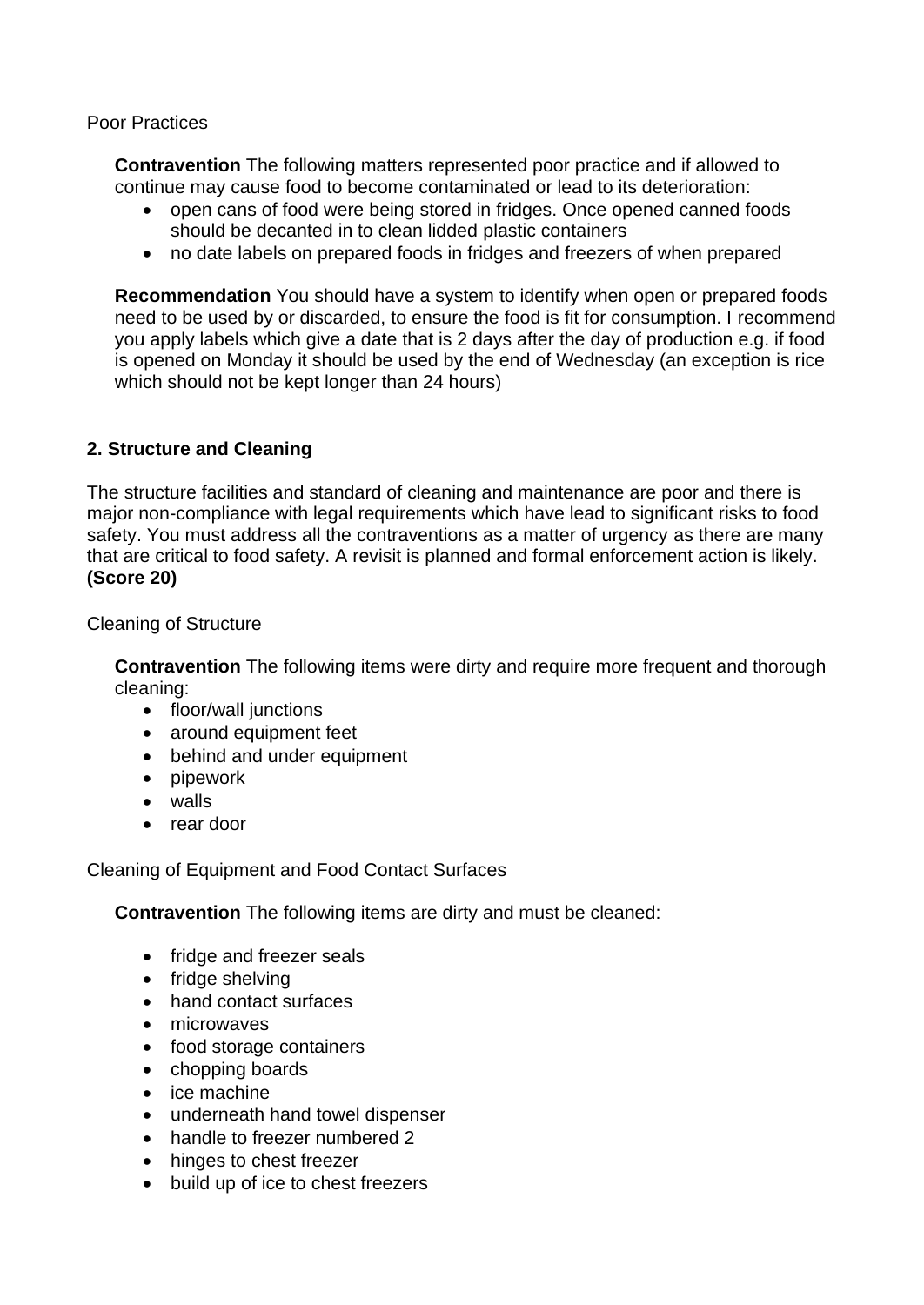- bin
- interior to fridges
- wheels to equipment
- cooker hob
- sides to fryers
- sides to griddle
- wok station
- wheels to equipment
- legs to equipment
- interior to hot cupboard
- air vents
- electric sockets
- tray to electric fly killer
- interior to ice machine

Cleaning Chemicals / Materials / Equipment and Methods

**Contravention** The following evidence demonstrated your cleaning materials, equipment and methods were not sufficient to control the spread of harmful bacteria between surfaces:

- touch points were dirty (light switches, door handles etc)
- the sanitisers are not to BS EN 1276:1997 13697:2001 Standards

**Information** Ensure you use a surface sanitiser that conforms to BS EN 1276:1997 or BS EN 13697:2001. This information should be available on the label or by contacting the manufacturer.

**Contravention** Cardboard cannot be properly cleaned. Do not use it to cover the floor/ shelves of work surfaces in food rooms

**Contravention** The following structural items could not be effectively cleaned and must be covered or made non-absorbent:

• untreated mdf or wooden board behind fridge numbered 5

**Observation** The 'Grease Pak' degreaser system had run out of chemicals. It is important to keep this chemical dosing system operational to protect the drainage system. Ensure you keep a stock of chemicals on site and the system refilled when necessary.

#### **Maintenance**

**Contravention** The following had not been suitably maintained and must be repaired or replaced:

- pooled water underneath dishwasher
- handle to freezer
- glazed wall tiles broken/missing near stock fridge and chest freezer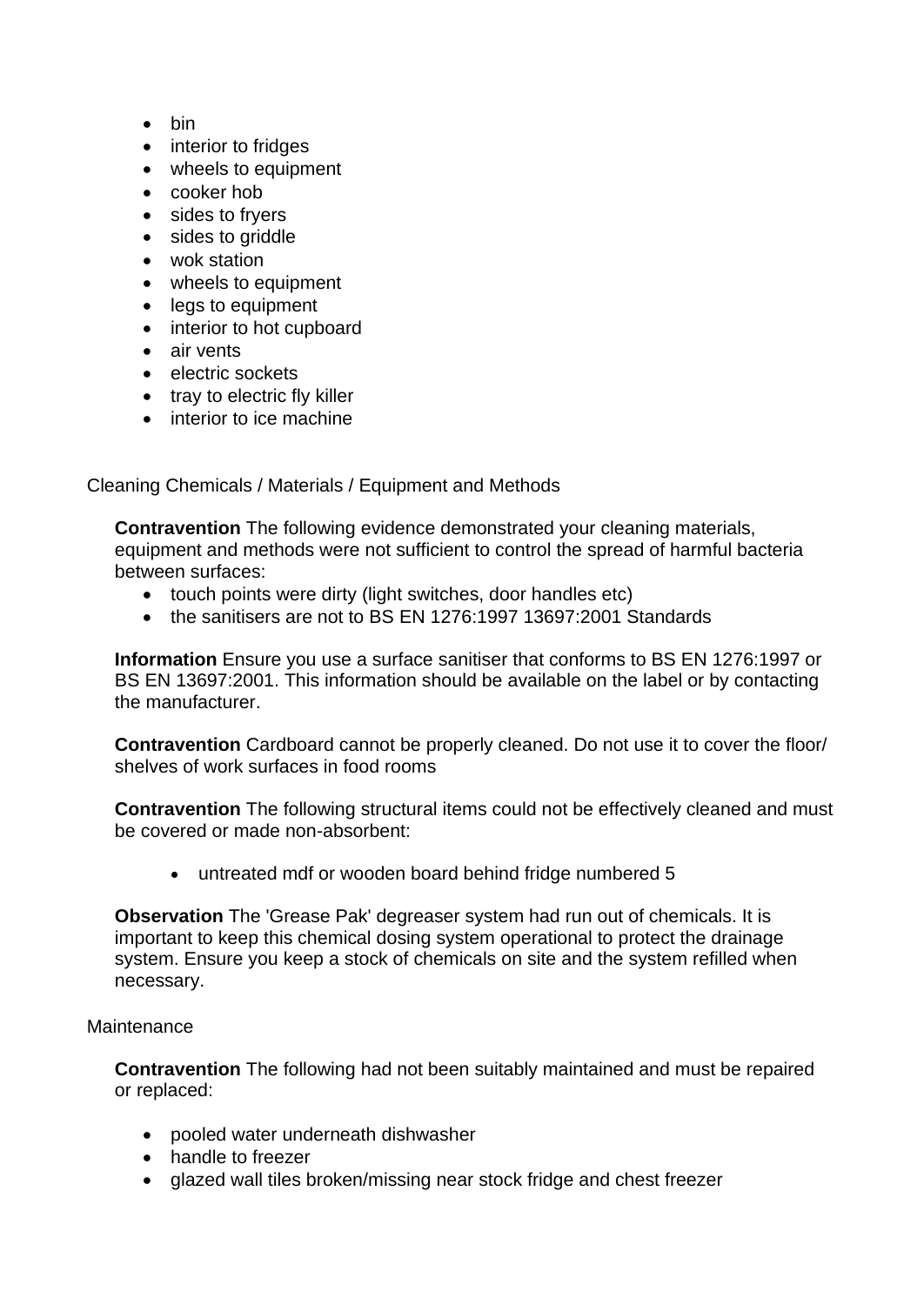Facilities and Structural provision

**Observation** I was pleased to see the premises had been maintained in good repair and that adequate facilities had been provided.

#### Pest Control

**Observation** I was pleased to see that the premises was proofed against the entry of pests and that pest control procedures were in place.

**Observation** You have a pest control contract in place and there is no evidence of pest activity on the premises.

#### **3. Confidence in Management**

There is major non-compliance with legal requirements. The contraventions require your urgent attention. A revisit is planned and formal enforcement action is likely. **(Score 20)**

Type of Food Safety Management System Required

**Contravention** Your documented Food Safety Management System or Safer Food Better Business pack was not available for inspection. As a consequence you could not demonstrate an effective system for managing food safety hazards.

**Legal requirement** Your food safety management system must be available on site so that your staff can refer to procedures and record checks daily

**Information** The absence of any documentation has resulted in a poor score for confidence in management and this, in turn, has had an adverse effect on your Food Hygiene Rating.

Food Hazard Identification and Control

**Contravention** The following pre-requisites have not been met and this means that your food safety management system will be ineffective:

- cleaning and sanitation are poor
- staff hygiene is inadequate
- staff training is inadequate

**Contravention** You have failed to identify all the critical control points in your operation and/or the control measures you have put in place are not adequate.

Proving Your Arrangements are Working Well

**Contravention** You are not working to the following safe methods in your SFBB pack:

• cross contamination/ physical or chemical contamiation